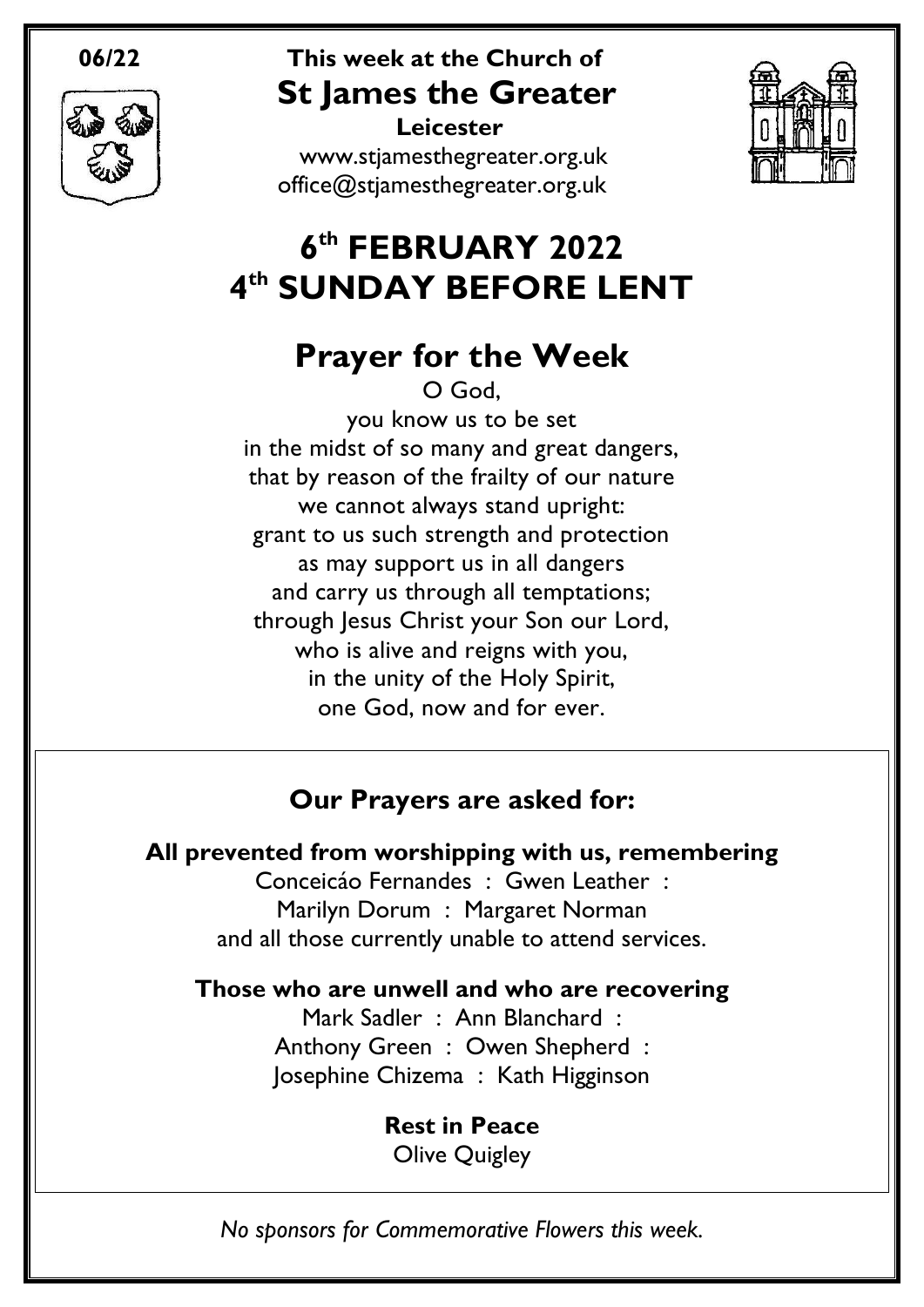# **08.30 Welcome to St James the Greater Holy Communion**

Book of Common Prayer Celebrant: The Reverend Andrew Quigley, Vicar Churchwarden: Paul Jenkins

**Please take this leaflet away with you at the end of the Service.**

If you are joining us in church for the 10:30 or 18:30 services, you will find a hymn book in the back of the chairs. A Service booklet, the weekly leaflet, seat spacing notices and a Track and Trace form will be made available for you. **Completion of this form is voluntary, as is wearing masks.**

# **10.30 Sung Eucharist**

*See order of service*

Celebrant: The Reverend Andrew Quigley, Vicar Churchwardens: Simon Edwards and Janet Burton Servers: Hazel Carlin and William Woolley Setting: Leighton in D. Gloria – Darke in F.

**OPENING HYMN 766 Praise, my soul, the King of heaven**

READING Isaiah 6. 1-8 *read by Ian Jones*

In the year that King Uzziah died, I saw the Lord sitting on a throne, high and lofty; and the hem of his robe filled the temple.  $^{2}$ Seraphs were in attendance above him; each had six wings: with two they covered their faces, and with two they covered their feet, and with two they flew.  $3$ And one called to another and said: 'Holy, holy, holy is the LORD of hosts;

the whole earth is full of his glory.'

<sup>4</sup>The pivots on the thresholds shook at the voices of those who called, and the house filled with smoke. <sup>5</sup>And I said: 'Woe is me! I am lost, for I am a man of unclean lips, and I live among a people of unclean lips; yet my eyes have seen the King, the LORD of hosts!'

6 Then one of the seraphs flew to me, holding a live coal that had been taken from the altar with a pair of tongs. <sup>7</sup>The seraph touched my mouth with it and said: 'Now that this has touched your lips, your guilt has departed and your sin is blotted out.' <sup>8</sup>Then I heard the voice of the Lord saying, 'Whom shall I send, and who will go for us?' And I said, 'Here am I; send me!'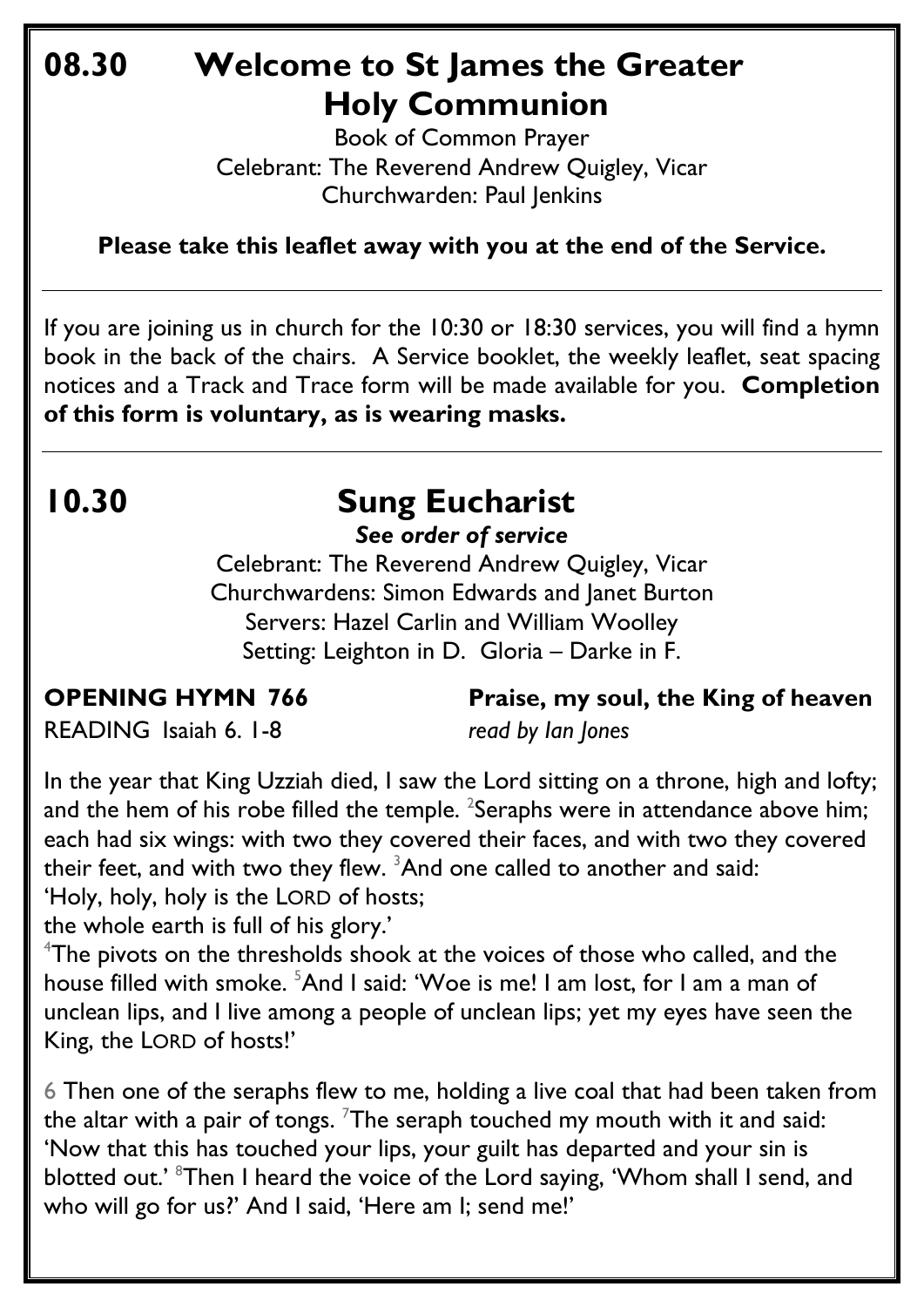### **GRADUAL HYMN 603 Bright the vision that delighted**

### GOSPEL Luke 5. 1-11

Once while Jesus was standing beside the lake of Gennesaret, and the crowd was pressing in on him to hear the word of God,  $^2$ he saw two boats there at the shore of the lake; the fishermen had gone out of them and were washing their nets.  $3$ He got into one of the boats, the one belonging to Simon, and asked him to put out a little way from the shore. Then he sat down and taught the crowds from the boat. <sup>4</sup>When he had finished speaking, he said to Simon, 'Put out into the deep water and let down your nets for a catch.' <sup>5</sup>Simon answered, 'Master, we have worked all night long but have caught nothing. Yet if you say so, I will let down the nets.' When they had done this, they caught so many fish that their nets were beginning to break.  $\frac{7}{5}$ o they signalled to their partners in the other boat to come and help them. And they came and filled both boats, so that they began to sink.  $8$ But when Simon Peter saw it, he fell down at Jesus' knees, saying, 'Go away from me, Lord, for I am a sinful man!' <sup>9</sup>For he and all who were with him were amazed at the catch of fish that they had taken:  $10^{\circ}$  and so also were lames and John, sons of Zebedee, who were partners with Simon. Then Jesus said to Simon, 'Do not be afraid; from now on you will be catching people.<sup>'</sup> <sup>11</sup>When they had brought their boats to shore, they left everything and followed him.

### **POST COMMUNION HYMN 439 Dearest Jesu, we are here**

### **Post Communion Prayer**

Go before us, Lord, in all we do with your most gracious favour, and guide us with your continual help, that in all our works begun, continued and ended in you, we may glorify your holy name, and finally by your mercy receive everlasting life; through Jesus Christ our Lord.

SERMON GERMON The Reverend Andrew Quigley INTERCESSIONS The Reverend Andrew Quigley **OFFERTORY HYMN 740 O changeless Christ, for ever new**  ANTHEMLead me Lord *S.S. Wesley*

### **RECESSIONAL HYMN 584 (omit v.2) All my hope on God is founded**

ORGAN VOLUNTARY – Kenneth Leighton (1929-1988): Paean

*Please be aware of those remaining to listen* **Please take this leaflet away with you at the end of the Service.**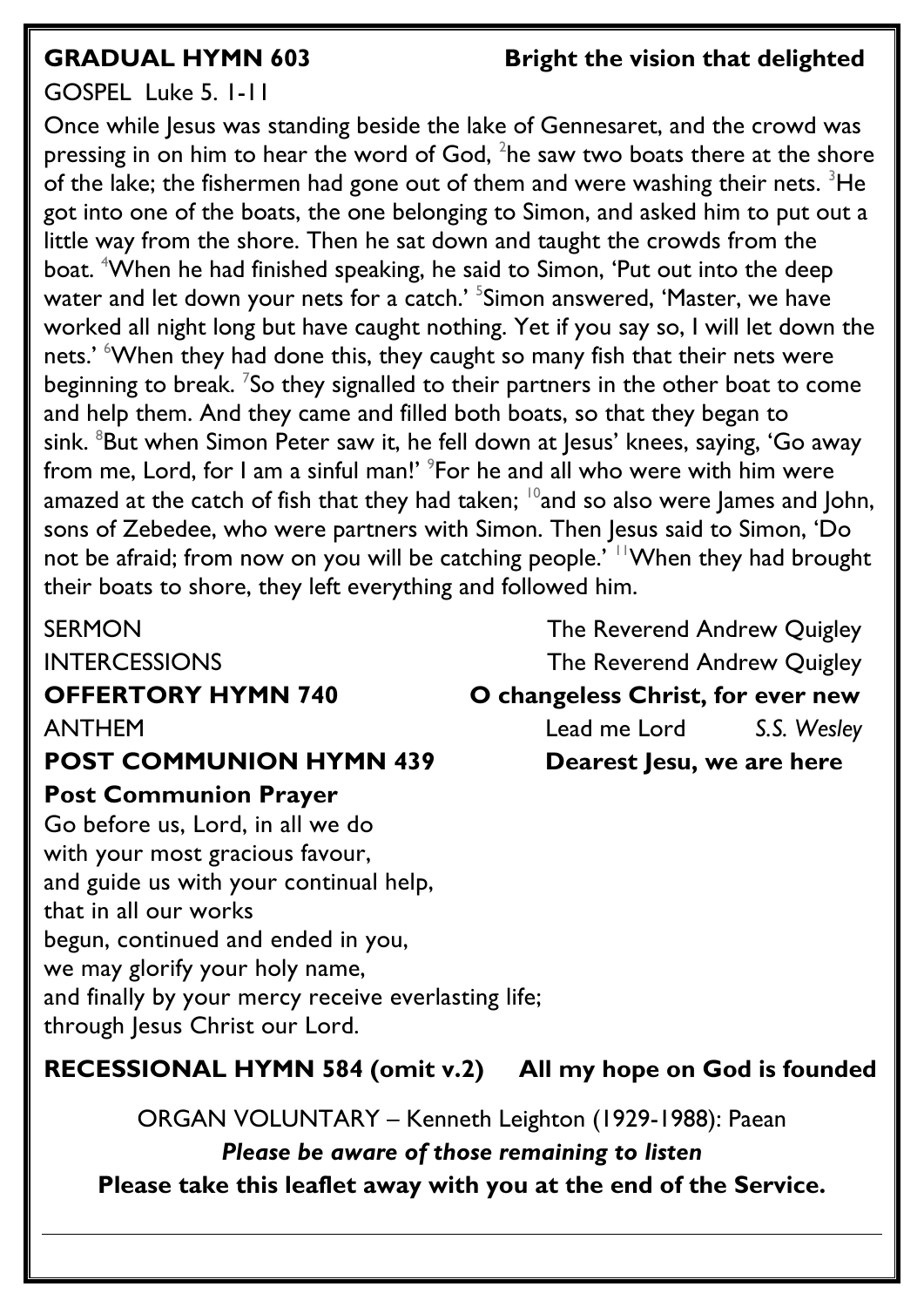## **The Vicar Writes …**

This year before Lent we have a few weeks of "Ordinary Time". We move from the infant Jesus at the Temple to the adult Jesus at the lakeside, calling the first disciples. The calling of the disciples is foundational to Jesus' ministry, and for us should be part of the "ordinary" business of being Christian. The joy, good news, and dawning light we have celebrated through Christmas and Epiphany is meant for sharing.



# **18.30 Choral Evensong**

*See yellow order of service*

 Officiant: The Reverend Andrew Quigley Churchwardens: April Rule and David Kibert Servers: Tony Chizema and Michael Bull

**CONFESSION** *see yellow service card* RESPONSES *Ferial* **PSALM** 33. 1-12 see music sheet FIRST LESSON Wisdom 6. 1-21 *read by David Kibert*

**HYMN 17 Hail, gladdening Light**

Listen therefore, O kings, and understand; learn, O judges of the ends of the earth.  $2$  Give ear, you that rule over multitudes, and boast of many nations.  $3$  For your dominion was given you from the Lord, and your sovereignty from the Most High; he will search out your works and inquire into your plans.  $4$  Because as servants of his kingdom you did not rule rightly, or keep the law, or walk according to the purpose of God,  $5$  he will come upon you terribly and swiftly, because severe judgement falls on those in high places.  $6$  For the lowliest may be pardoned in mercy, but the mighty will be mightily tested.  $^7$  For the Lord of all will not stand in awe of anyone, or show deference to greatness; because he himself made both small and great, and he takes thought for all alike.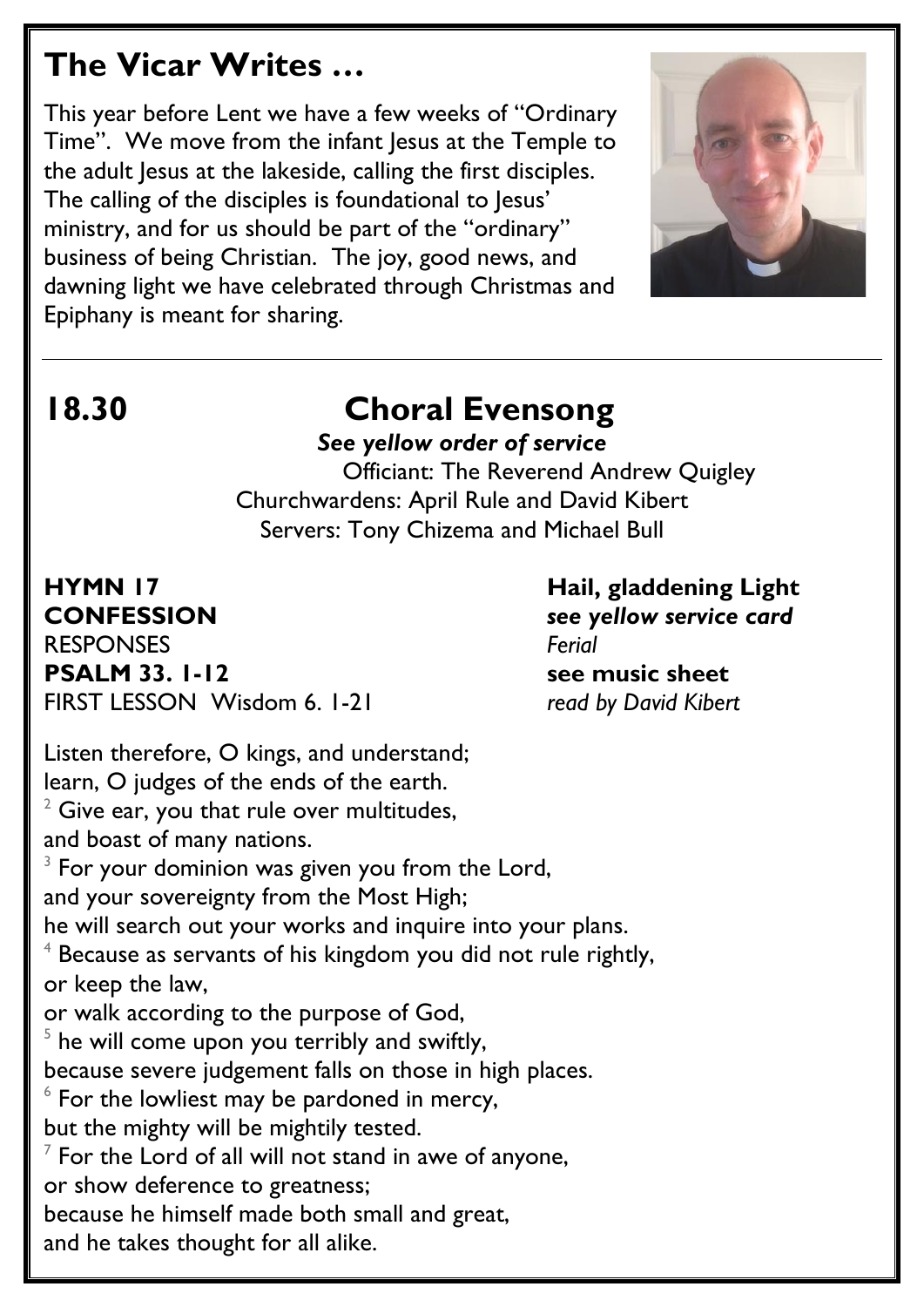$8$  But a strict inquiry is in store for the mighty.  $9$  To you then, O monarchs, my words are directed, so that you may learn wisdom and not transgress.  $10$  For they will be made holy who observe holy things in holiness, and those who have been taught them will find a defence. <sup>11</sup> Therefore set your desire on my words; long for them, and you will be instructed.  $12$  Wisdom is radiant and unfading, and she is easily discerned by those who love her, and is found by those who seek her. She hastens to make herself known to those who desire her.  $14$  One who rises early to seek her will have no difficulty, for she will be found sitting at the gate.  $15$  To fix one's thought on her is perfect understanding, and one who is vigilant on her account will soon be free from care,  $16$  because she goes about seeking those worthy of her, and she graciously appears to them in their paths, and meets them in every thought.  $17$  The beginning of wisdom is the most sincere desire for instruction,

and concern for instruction is love of her,

 $18$  and love of her is the keeping of her laws,

and giving heed to her laws is assurance of immortality,

 $19$  and immortality brings one near to God;

 $20$  so the desire for wisdom leads to a kingdom.

 $21$  Therefore if you delight in thrones and sceptres, O monarchs over the peoples, honour wisdom, so that you may reign for ever.

MAGNIFICATsung by the choir *Sumsion in A Please remain seated but stand for the Gloria.*

SECOND LESSON Colossians 3. 1-22 *read by Jennifer Clegg*

So if you have been raised with Christ, seek the things that are above, where Christ is, seated at the right hand of God.  $^{2}$ Set your minds on things that are above, not on things that are on earth,  $^3$ for you have died, and your life is hidden with Christ in God. <sup>4</sup>When Christ who is your life is revealed, then you also will be revealed with him in glory.

5 Put to death, therefore, whatever in you is earthly: fornication, impurity, passion, evil desire, and greed (which is idolatry).  $6\text{O}$ n account of these the wrath of God is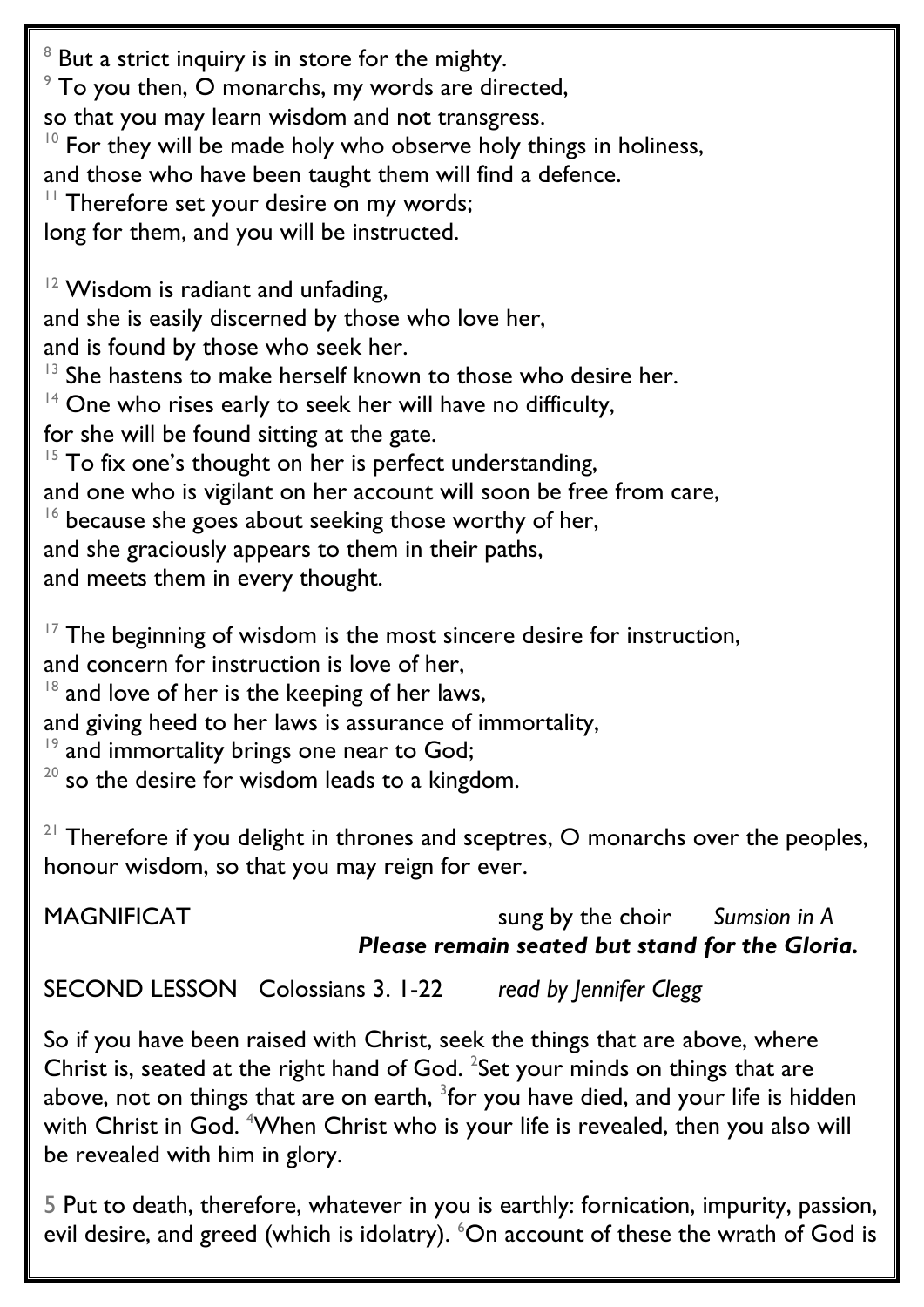coming on those who are disobedient. <sup>7</sup>These are the ways you also once followed, when you were living that life. <sup>8</sup>But now you must get rid of all such things—anger, wrath, malice, slander, and abusive language from your mouth. <sup>9</sup>Do not lie to one another, seeing that you have stripped off the old self with its practices  $10$ and have clothed yourselves with the new self, which is being renewed in knowledge according to the image of its creator.  $\frac{1}{1}$ In that renewal there is no longer Greek and Jew, circumcised and uncircumcised, barbarian, Scythian, slave and free; but Christ is all and in all!

12 As God's chosen ones, holy and beloved, clothe yourselves with compassion, kindness, humility, meekness, and patience.  $13$ Bear with one another and, if anyone has a complaint against another, forgive each other; just as the Lord has forgiven you, so you also must forgive. <sup>14</sup>Above all, clothe yourselves with love, which binds everything together in perfect harmony. <sup>15</sup>And let the peace of Christ rule in your hearts, to which indeed you were called in the one body. And be thankful. <sup>16</sup>Let the word of Christ dwell in you richly; teach and admonish one another in all wisdom; and with gratitude in your hearts sing psalms, hymns, and spiritual songs to God. <sup>17</sup>And whatever you do, in word or deed, do everything in the name of the Lord Jesus, giving thanks to God the Father through him.

18 Wives, be subject to your husbands, as is fitting in the Lord.  $19$ Husbands, love your wives and never treat them harshly.

20 Children, obey your parents in everything, for this is your acceptable duty in the Lord. <sup>21</sup> Fathers, do not provoke your children, or they may lose heart. <sup>22</sup> Slaves, obey your earthly masters in everything, not only while being watched and in order to please them, but wholeheartedly, fearing the Lord.

**NUNC DIMITTIS** see music sheet **THE CREED** *see yellow service card, p 3* RESPONSES *sung by the choir Ayleward* ANTHEM Blessed be the God and Father *S.S. Wesley* PRAYERS The Reverend Andrew Quigley **HYMN 727 (i) May the mind of Christ my Saviour** SERMON SERMON SERMON **HYMN 721 (ii) Love divine, all loves excelling** DISMISSAL *Plainsong* The Lord be with you. **And with thy spirit**. Let us bless the Lord. **Thanks be to God!**

ORGAN VOLUNTARY – S.S. Wesley (1810-1876): Choral Song *Please be aware of those remaining to listen* **Please take this leaflet away with you at the end of the Service.**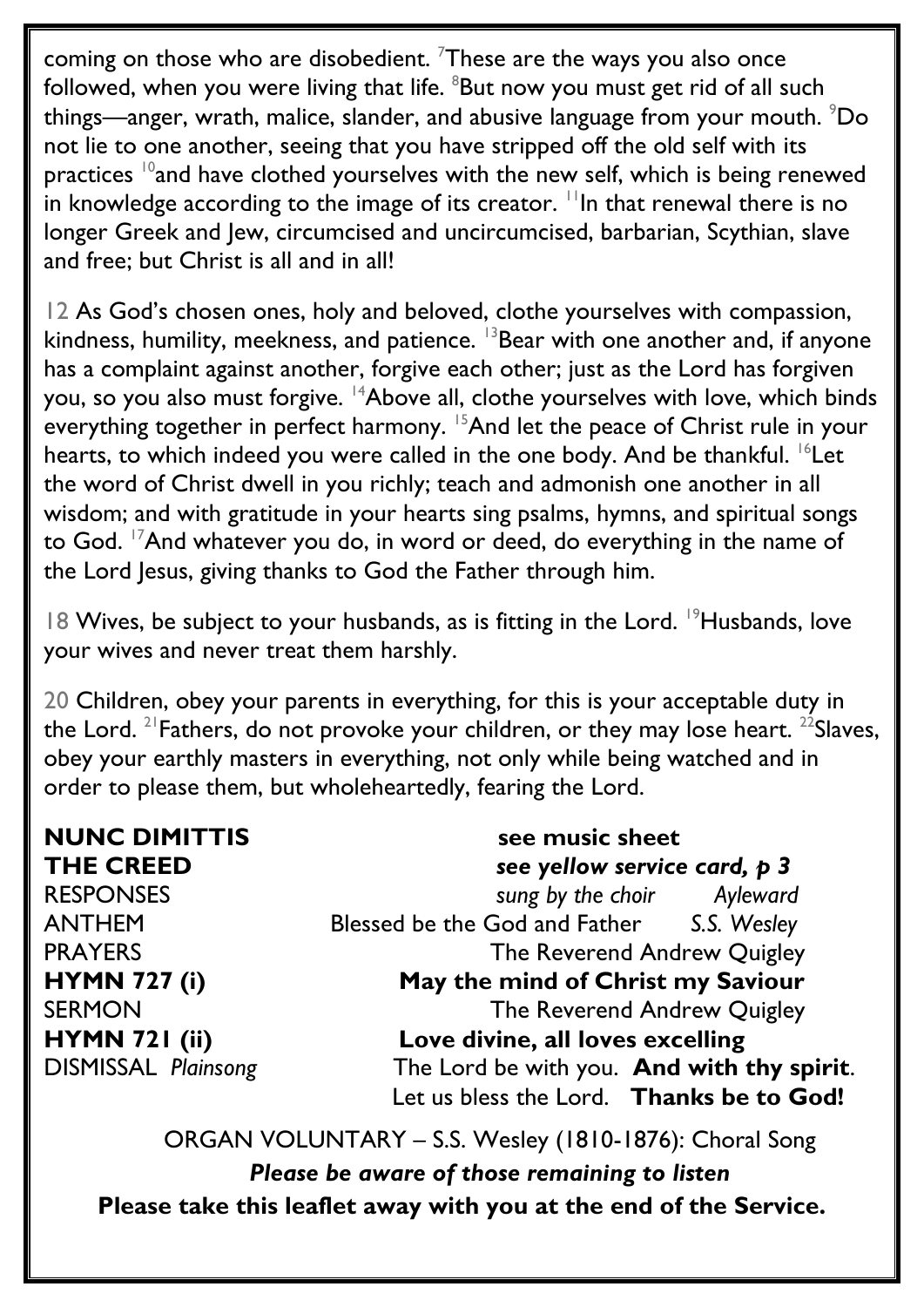## **The Week Ahead**

### **Tuesday - Friday**

09.00 Morning Prayer in church

### **Tuesday**

19.30 House Group online. E-mail A.F. agger@dunelm.org.uk for the link.

### **Wednesday**

21.00 **Compline** via Zoom. To join, please use the link or codes below: <https://us02web.zoom.us/j/84643794560?pwd=UnJ3dEJ3a2d5QTlNNjM5QTN2ZktFdz09>

Meeting ID: 846 4379 4560 Passcode: Ym324

### **Thursday**

10.30 **Holy Communion** Common Worship, Order 1 (traditional) Celebrant: The Reverend Andrew Quigley

11.00 Coffee Drop-In at the back of the Church

### **Friday**

- 18.00 Choir Practice
- 19.30 Leicester Theological Society at Holy Cross Church Hall or online. 'A Medieval Mystical Tour with the Seraphic Doctor, St. Bonaventure' by Michael Sweeney. Please check [www.leicestertheologicalsociety.org.uk](http://www.leicestertheologicalsociety.org.uk/) to book for the venue or request a Zoom link.

# **Sunday Next - 3<sup>rd</sup> before Lent**

| 08.30 Holy Communion  | Celebrant: The Reverend Philip Norwood        |
|-----------------------|-----------------------------------------------|
| 10.30 Sung Eucharist  | <b>Celebrant: The Reverend Stephen Foster</b> |
|                       | Readings: Jeremiah 17.5-10 and Luke 6.17-26   |
| 18.30 Choral Evensong | Officiant: Angela Jagger                      |

### **FORTHCOMING CONCERT**

**The University of Leicester Chamber Ensemble Plays the Trout Quintet by Schubert.** Sunday 27<sup>th</sup> February at 3-45pm. Come and enjoy Tea and Cakes and Schubert's sublime music. **Volunteers to serve tea and provide cakes would be much appreciated.** Please contact Church office. Tickets £5 on the door with all proceeds to St. James the Greater Church funds.

**WORLD DAY OF PRAYER** is celebrated in over 120 countries. This year the service has been prepared by the women of England, Wales and Northern Ireland on the theme, "I know the plans I have for you." Services will be held on Friday 4<sup>th</sup> March at 2 pm in St. John the Baptist Church, Clarendon Park Road, and at 7.30 pm in the Friends Meeting House on Queens Road. All are welcome to attend. If you want to take a reading part, please tell Vicky Roe at the church office on 0116 2542111 or E-mail: office@stiamesthegreater.org.uk